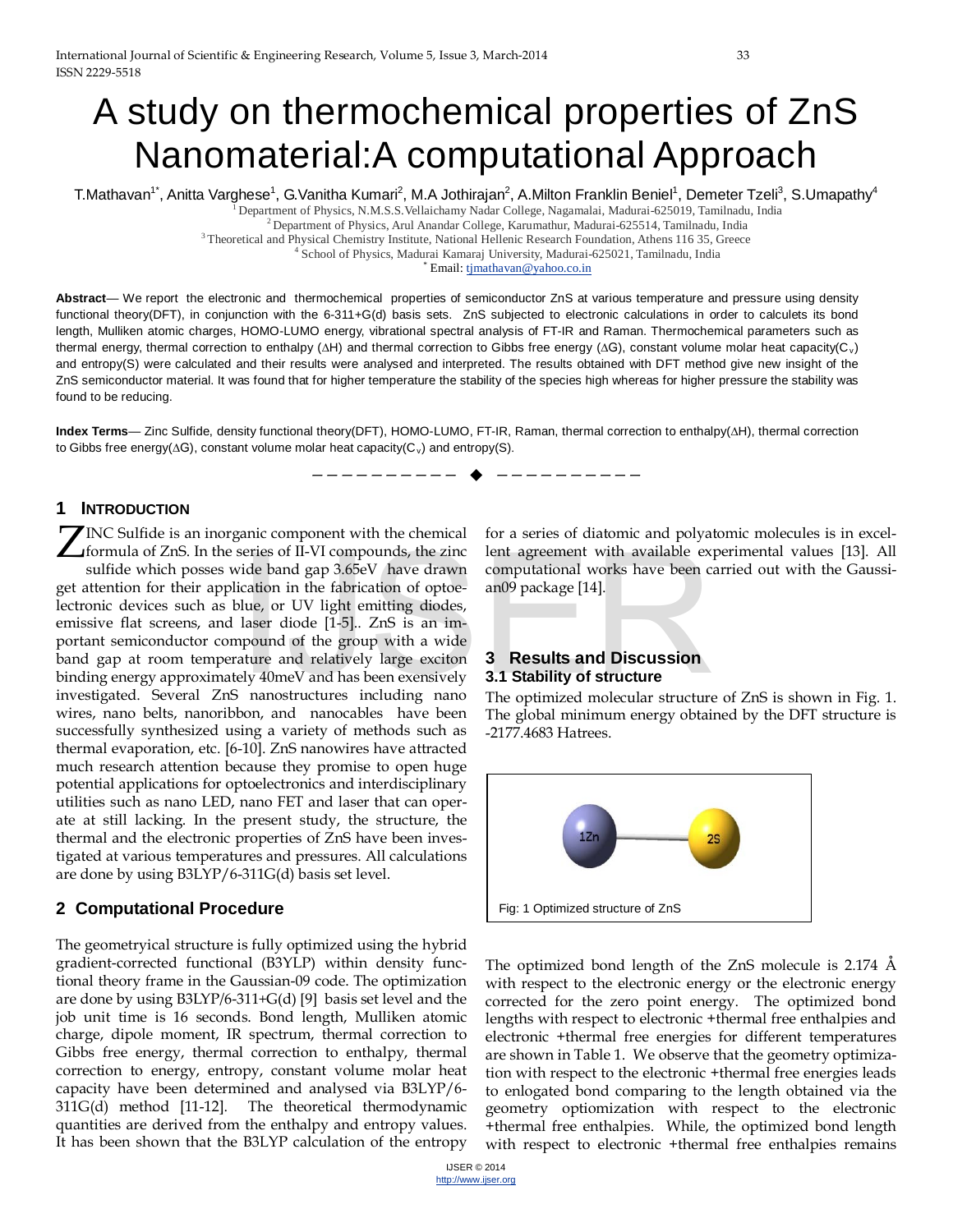almost the same as the temperature is increased, the optimized value with respect the electronic +thermal free energies is increased, as it is expected.

The large dipole moment is observed of 7.25 Debye and a positive charge of Zn of 0.75 e- is calculated[15].

#### TABLE 1

Bond length in Åof the ZnS for various temperature at the B3LYP/6-311+G(d) level of theory.

| Temperature | Bond length <sup>a</sup> | Bond length <sup>b</sup> |
|-------------|--------------------------|--------------------------|
| K)          |                          |                          |
| 273         | 2.1764                   | 2.1828                   |
| 373         | 2.1757                   | 2.1854                   |
| 473         | 2.1754                   | 2.1883                   |
| 573         | 2.1750                   | 2.1911                   |
| 673         | 2.1749                   | 2.1939                   |
| 773         | 2.1747                   | 2.1973                   |

<sup>a</sup> Geometry optimization with respect to the electronic +thermal free enthalpies

b Geometry optimization and electronic +thermal free energies

### TABLE 2

The thermal correction to Gibbs free energy, thermal correction to energy, thermal Correction to enthalpy of ZnS at the B3LYP/6-311+G(d) level of theory.

| <b>Temperature</b><br>K                                                                     | 273               | 373               | 473            | 573               | 673               | 773              |
|---------------------------------------------------------------------------------------------|-------------------|-------------------|----------------|-------------------|-------------------|------------------|
| <b>Thermal</b><br>correction to<br><b>Gibbs</b><br>free<br>energy<br>(KJ/Mol)<br>$x10^{-2}$ | $-2.3$            | $-2.9$            | $-3.9$         | $-4.9$            | $-5.9$            | $-6.9$           |
| <b>Thermal</b><br>correction to<br>enthalpy<br>(KJ/Mol)                                     | 4.5<br>$x10^{-3}$ | 5.5<br>$x10^{-3}$ | 6.9<br>$x10-3$ | 8.3<br>$x10^{-3}$ | 9.7<br>$x10^{-3}$ | 11<br>$x10^{-2}$ |

The thermal correction to Gibbs free energy, thermal correction to enthalpy, thermal correction to energy and the entropy of the ZnS species with respect to temperature are shown in Figs. 2-5.







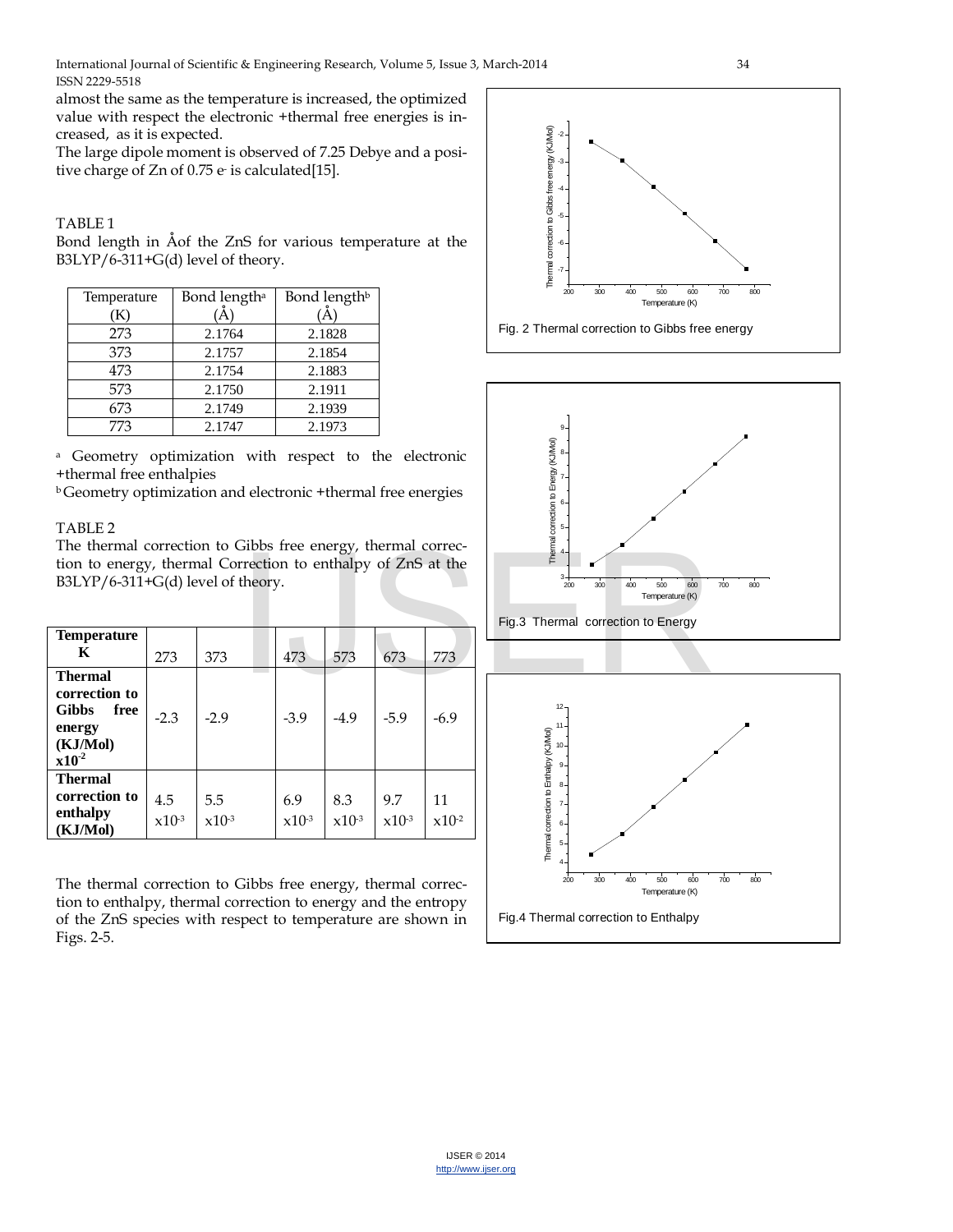

The Gibbs free energy is found to decrease with increase in temperature, see Fig. 2. The thermal correction to enthalpy is increased positively indicating endothermic reaction, see Fig. 3. The calculated values of the constant value heat capacity and entropy with temperature are reported in Table 3. The entropy of the system varied when increasing temperture. Increasing value of entropy indicates the disorder of the title compound increased[11].

#### TABLE 3

Variation of constant value heat capacity and entropy with temperature of the ZnS molecule at the B3LYP/6-311+G(d) level of theory.

| <b>Temperature</b><br>K              | 273  | 373  | 473  | 573  | 673  | 773  |
|--------------------------------------|------|------|------|------|------|------|
| $C_{v(Cal/Mol\text{-}Kelvin)}$       | 6.27 | 6.54 | 6.68 | 6.76 | 6.81 | 6.85 |
| $S_{\text{tot(Cal/Mol-}}$<br>Kelvin) | 57   | 59   | 61   | 63   | 64   | 65   |



#### **3.2 Vibrational spectral analysis**

The present calculations predict an IR band identified at 349(cm-1) which correspond to the bond stretch. The Raman







### **3.3 Thermal correction to Gibbs free energy (∆G) and entropy(S) values of ZnS at various pressure**

Thermal correction to Gibbs free energy and entropy values of ZnS at various pressures (atm) are listed in Table 4. Thermal correction to Gibbs free energy values for ZnS were plotted against the pressure in Fig. 9 negatively increasing values of Gibbs free energy indicates reducing stability of structure when inceasing the pressure. The entropy values of ZnS were plotted against the pressure in Fig. 10. Entropy values of ZnS decresing the pressure which can be attributed to reducing disorder of chemical compounds[2,14-16].

### TABLE 4

Variation of Thermal correction to Gibbs free energy and entropy values of ZnS at various pressures (atm) at the B3LYP/6-311+G(d) level of theory.